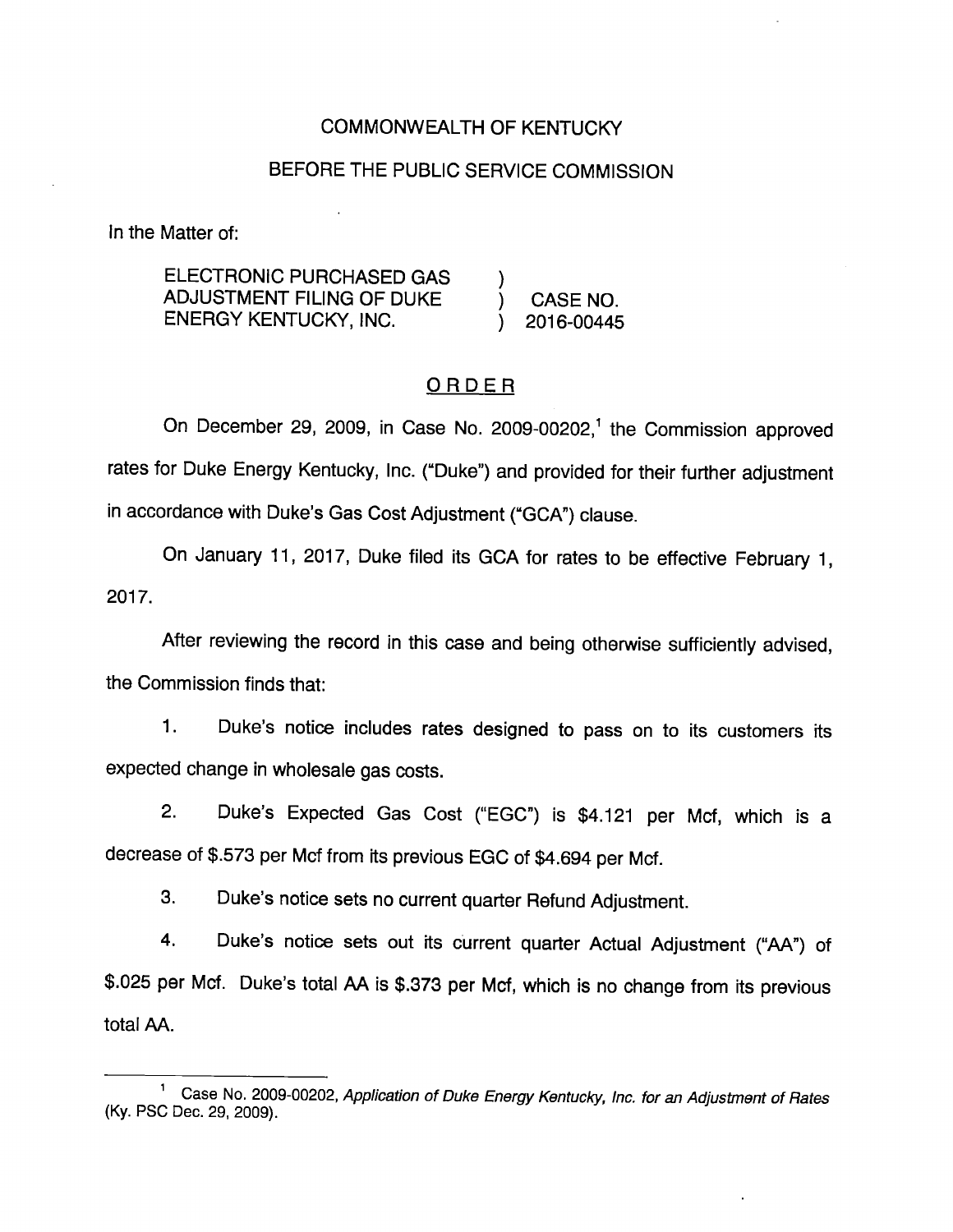5. Duke's notice sets out its current quarter Balance Adjustment ("BA") of (\$.098) per Met. Duke's total BA is (\$.048) per Met, which is no change from its previous total BA.

6. Duke's GCA is \$4,446 per Mcf, which is a decrease of \$.573 per Mcf from its previous GCA of \$5,019 per Mcf.

7. The rates as proposed by Duke and set forth in the Appendix to this Order are fair, just, and reasonable and should be approved for final meter readings by Duke on and after February 1, 2017.

IT IS THEREFORE ORDERED that:

 $\ddot{\phantom{a}}$ 

1. The rates proposed by Duke and set forth in the Appendix to this Order are approved for final meter readings on and after February 1, 2017.

2. Within 20 days of the date of this Order, Duke shall file with this Commission, using the Commission's electronic Tariff Filing System, revised tariff sheets setting out the rates approved herein and reflecting that they were approved pursuant to this Order.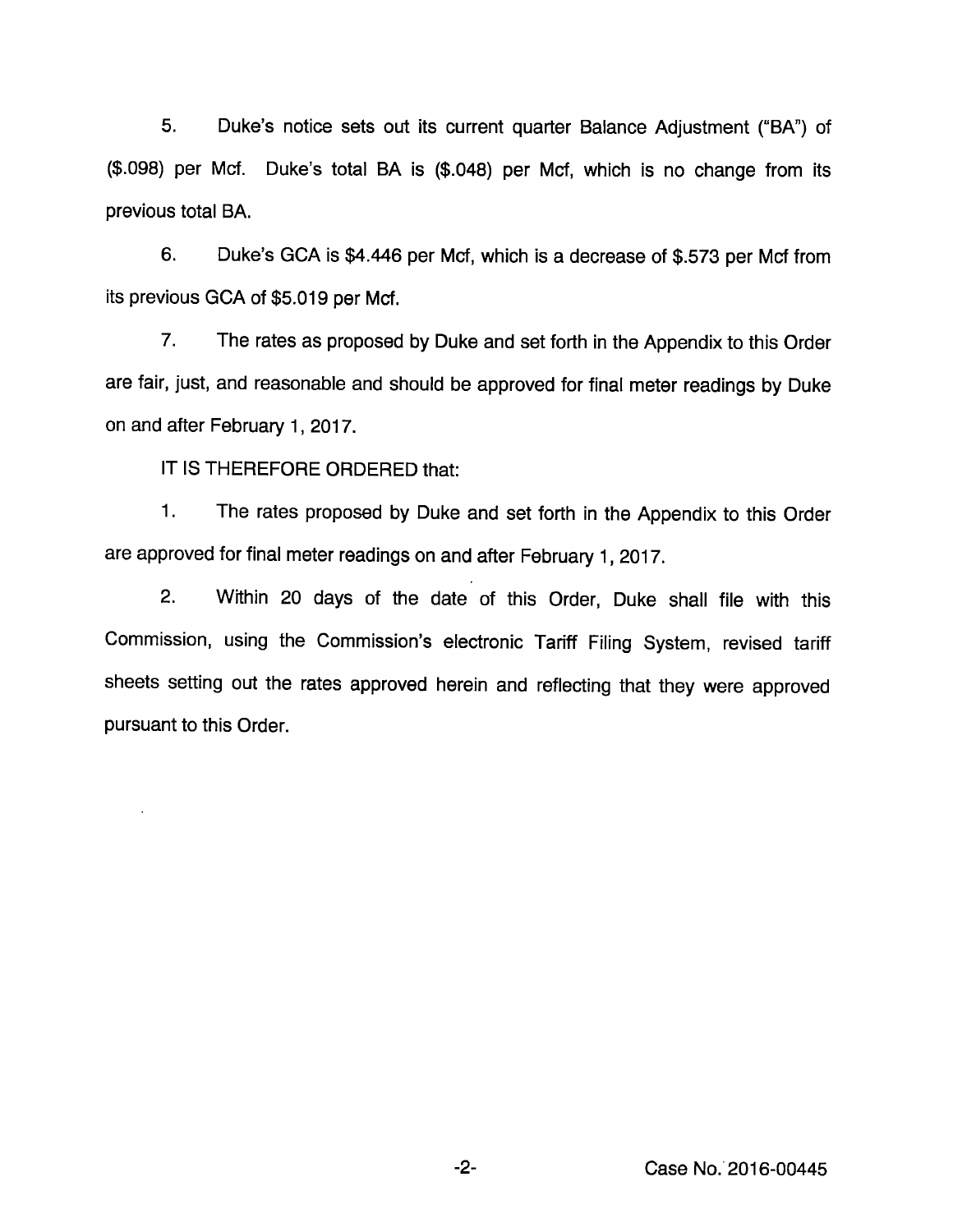By the Commission



ATTEST:

Shew na

Executive Director

Case No. 2016-00445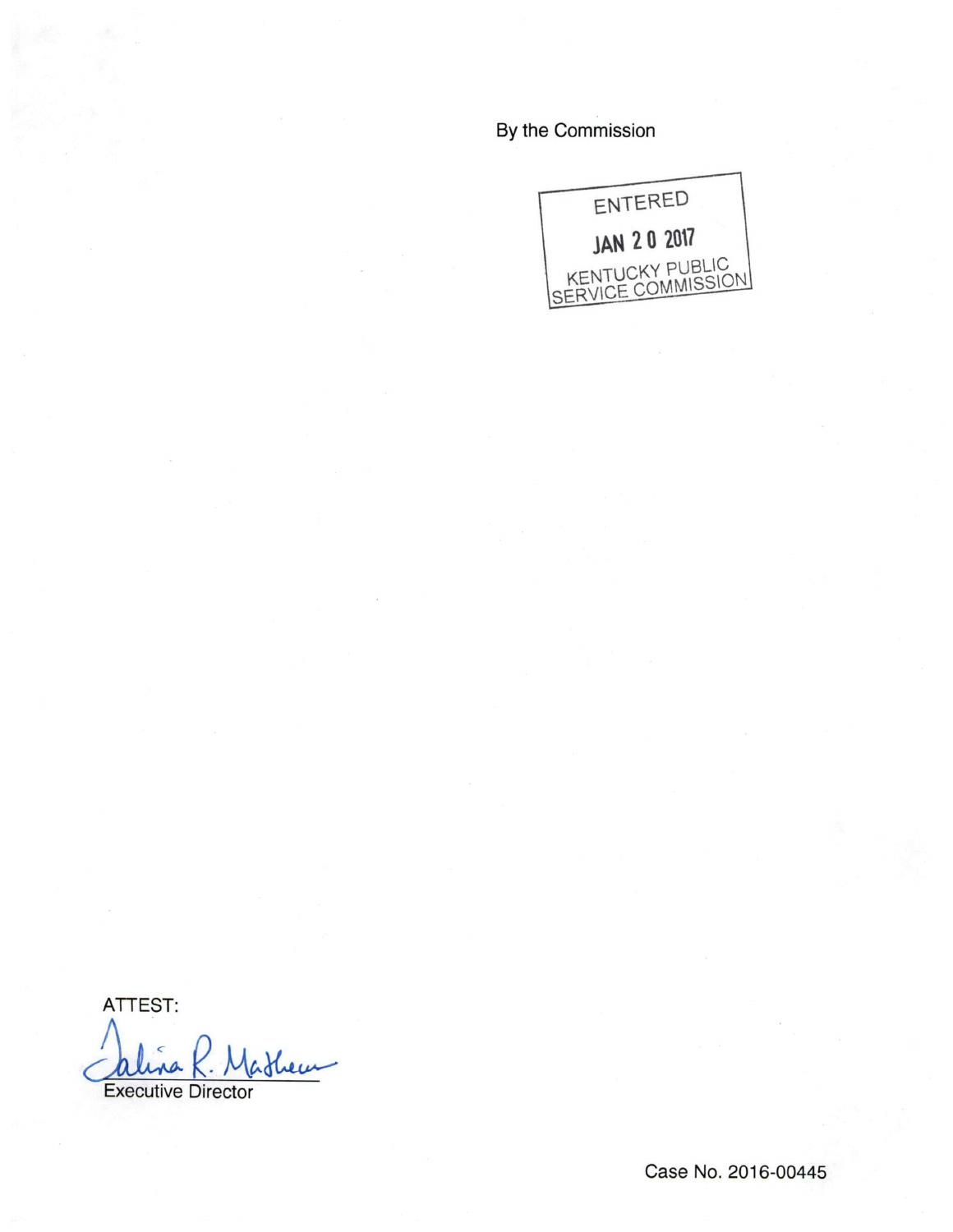#### APPENDIX

# APPENDIX TO AN ORDER OF THE KENTUCKY PUBLIC SERVICE COMMISSION IN CASE NO. 2016-00445 DATED **JAN 2 0 2017**

The following rates and charges are prescribed for the customers in the area served by Duke Energy Kentucky, Inc. All other rates and charges not specifically mentioned herein shall remain the same as those in effect under authority of the Commission prior to the effective date of this Order.

## GAS SERVICE RATES

# RATE RS RESIDENTIAL SERVICE

|                                                 | <b>Base</b><br>Rate                      |      | <b>Gas Cost</b><br>Adjustment | Total<br>Rate |
|-------------------------------------------------|------------------------------------------|------|-------------------------------|---------------|
| Commodity Charge for<br>All Ccf Consumed        | \$.37213                                 | plus | \$.4446                       | \$.81673      |
|                                                 | <b>RATE GS</b><br><b>GENERAL SERVICE</b> |      |                               |               |
|                                                 | <b>Base</b><br>Rate                      |      | <b>Gas Cost</b><br>Adjustment | Total<br>Rate |
| Commodity Charge for<br><b>All Ccf Consumed</b> | \$.20530                                 | plus | \$.4446                       | \$.6499       |